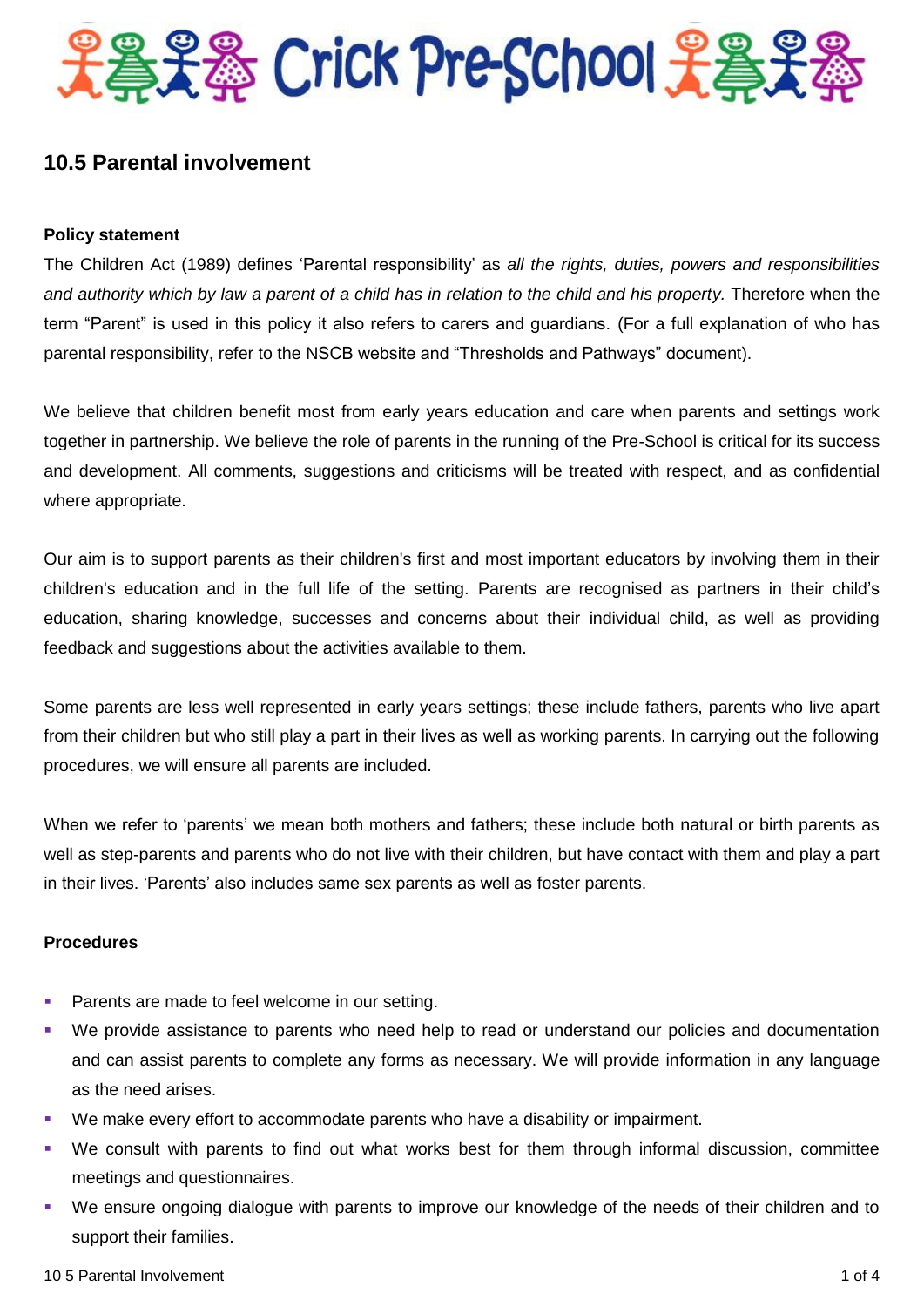# 器 Crick Pre-School 光着

- We inform all parents about how the setting is run and its policies through access to written information, including our Safeguarding *Children and Child Protection* policy and our responsibilities under the Prevent Duty, and through regular informal communication. We check to ensure parents understand the information that is given to them.
- Parents will be treated with respect and Pre-School expects parents to treat staff, committee and other parents with respect. Abusive behaviour will not be tolerated.
- **Information about a child and his or her family is kept confidential within our setting. We provide you with a** privacy notice that details how and why we process your personal information. The exception to this is where there is cause to believe that a child may be suffering, or is likely to suffer, significant harm, where there are concerns regarding child's development that need to be shared with another agency or when information is shared for transition to school. We will seek parental permission unless there are reasons not to in order to protect the safety of the child. Reference is made to our Information Sharing Policy on seeking consent for disclosure.
- We seek specific parental consent to administer medication, take a child for emergency treatment, take a child on an outing and take photographs for the purposes of record keeping.
- The expectations that we make on parents are made clear at the point of registration.
- We make clear our expectation that parents will participate in settling their child at the commencement of a place.
- We seek parents' views regarding changes in the delivery of our service.
- We encourage parents to become involved in the social and cultural life of the setting and actively contribute to it.
- As far as possible our service is provided in a flexible way to meet the needs of parents without compromising the needs of children.
- We provide sufficient opportunity for parents to share necessary information with staff and this is recorded and stored to protect confidentiality.
- Our key persons meet regularly with parents to discuss their child's progress and to share concerns if they arise.
- Where applicable, our key persons work with parents to carry out an agreed plan to support special educational needs.
- Where applicable, our key persons work with parents to carry out any agreed tasks where a Protection Plan is in place for a child.
- Parents are expected to respect opening and closing times, follow the requests and policies relating to illness and collection as well as ensuring that children are clothed appropriately.
- Parents are expected to pay fees when required. Information regarding any changes to charges for Pre-School will be sent to parents with sufficient notice (see 10 1 Charging Policy).
- Parents are encouraged to support fund-raising as this is an essential aspect of the running of the Pre-**School**
- We encourage and support parents to play an active part in the governance and management of the setting through:

#### 10 5 Parental Involvement 2 of 4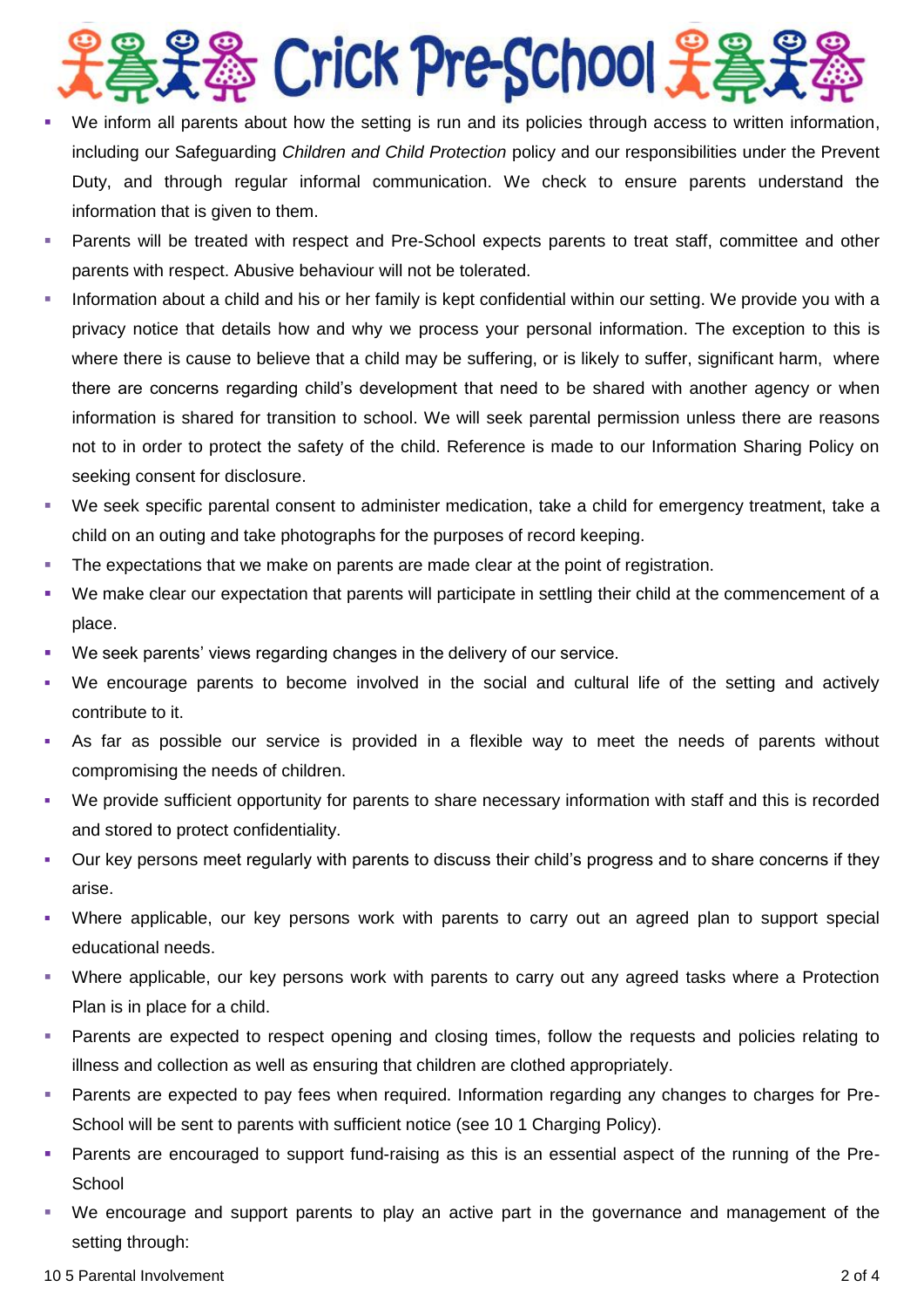# 器 Crick Pre-School 光学史

- o Representation on the committee
- o Attendance at the AGM and other meetings
- o Participating in an activity during a Pre-School session, specifically arranged for parents to attend
- o Support with fund raising
- o Completing questionnaires at regular intervals
- We involve parents in the shared record keeping about their children either formally or informally and ensure parents have access to their children's developmental records. The setting uses the Tapestry Online Learning Journal application, which emails the parents when new observation entries are made. Each observation can include notes, photographs, videos and EYFS assessments, characteristics of learning and videos. Parents can comment on every observation and even add their own.
- Parents have access to "up to date" information about Pre-School (from registration of their child) and their child's progress through:
	- o Welcome pack
	- o New starter home visits
	- $\circ$  Notice board (updated daily) listing activities and snacks and any other important information
	- o Weekly newsletter
	- o Open access to arrange discussion times and share issues as necessary
	- o Tapestry Online Learning Journal application
	- o Parents' evenings three times a year
	- o Website [www.crickpreschool.org,](http://www.crickpreschool.org/) which includes details of forthcoming events, policies and copies of all newsletters
	- o Regularly reviewed policies
- We provide opportunities for parents to contribute their own skills, knowledge and interests to the activities of the setting.
- We support families to be involved in activities that promote their own learning and well-being; informing parents about relevant conferences, workshops and training.
- We consult with parents about the times of meetings to avoid excluding anyone.
- We provide information about opportunities to be involved in the setting in ways that are accessible to parents with basic skills needs, or those for whom English is an additional language.
- We hold meetings in venues that are accessible and appropriate for all.
- We welcome the contributions of parents, in whatever form these may take.
- We inform all parents of the systems for registering queries, complaints or suggestions and check to ensure these are understood. All parents have access to our written complaints procedure.
- We provide opportunities for parents to learn about the curriculum offered in the setting and about young children's learning, in the setting and at home. There are opportunities for parents to take active roles in supporting their child's learning in the setting: informally through helping out or taking part in activities with their child.

In compliance with the Safeguarding and Welfare Requirements, the following documentation is in place:

### 10 5 Parental Involvement 3 of 4